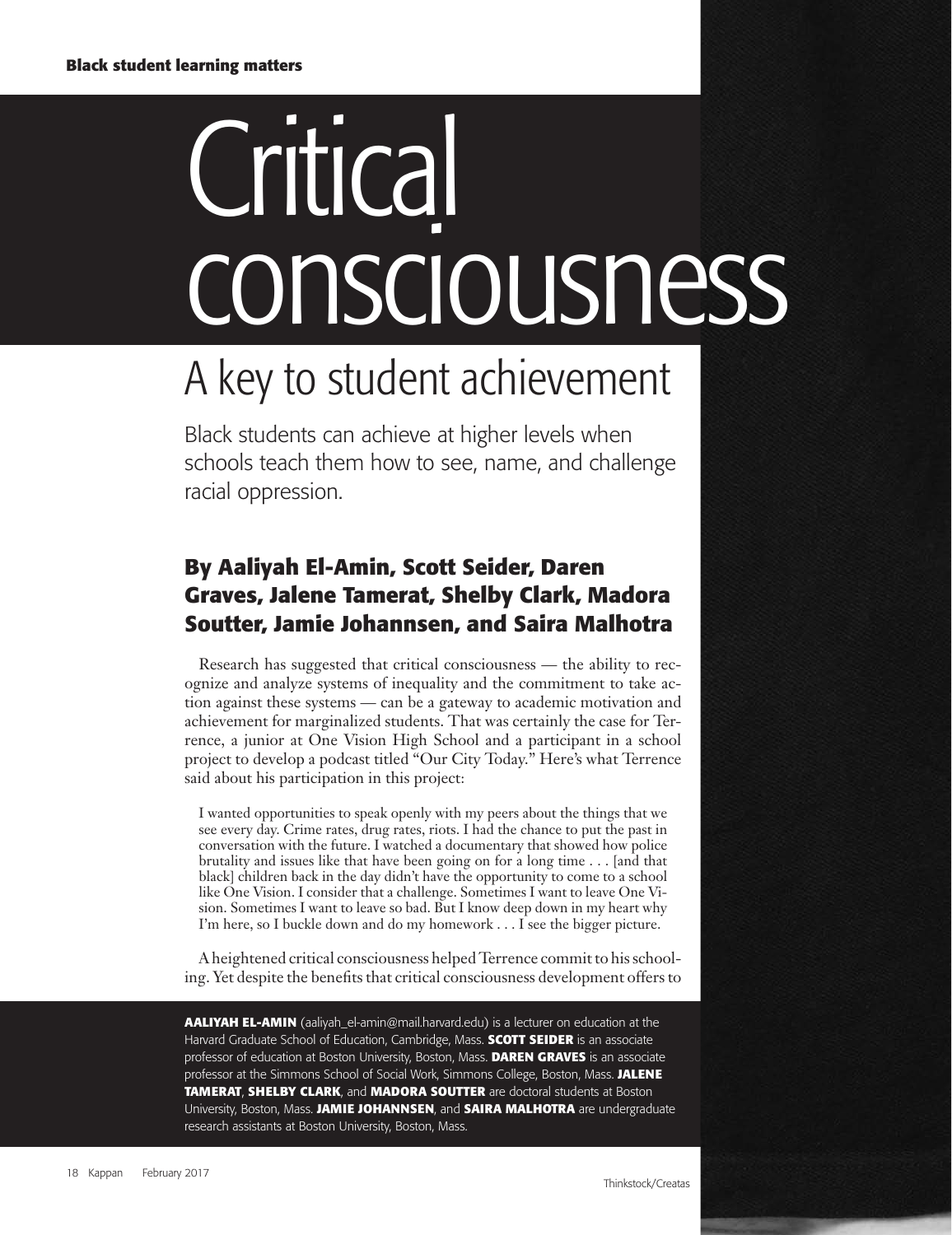Black teenagers are attuned to the vast array of unjust structural forces operating in their communities, in society, and in their schools.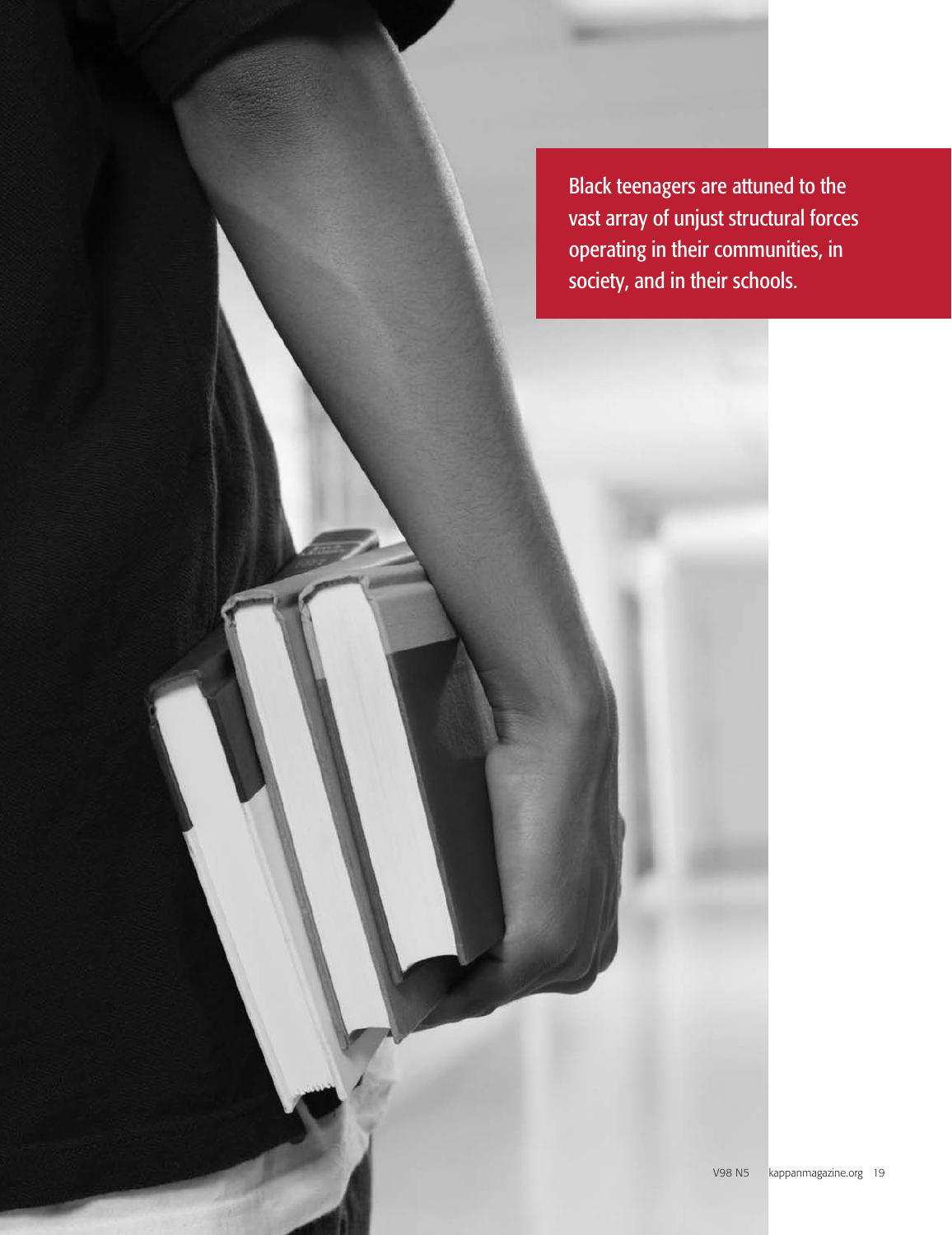students, little research has investigated *how* schools can develop black students' critical consciousness of racial oppression.

To help fill this gap, we studied five urban schools in the northeast that serve predominantly black student bodies and include critical consciousness development in their mission. (The names for all of the schools are pseudonyms.) Our longitudinal, mixedmethods study focused on the role schools can play in preparing youth of color to analyze, navigate, and challenge oppressive conditions in our society. Terrence was one of 50 black high school students in the class of 2017 whom we interviewed over the past three years.

A key theme emerging from these interviews is that black teenagers are attuned to the vast array of unjust structural forces operating in their communities, in society, and in their schools. Schools seeking to increase black students' academic achievement must directly address these relevant social forces. Otherwise, they're missing what Terrence calls "the bigger picture."

#### **The case for critical consciousness**

Brazilian educator Paulo Freire (1970) conceived of critical consciousness while working with adult laborers in Brazil. Freire realized that inequality is sustained when the people most affected by it are unable to decode their social conditions. Freire proposed a cycle of critical consciousness development that involved gaining knowledge about the systems and structures that create and sustain inequity (critical analysis), developing a sense of power or capability (sense of agency), and ultimately committing to take action against oppressive conditions (critical action).

Contemporary research has found that critical consciousness not only expands young people's commitment to challenging pervasive injustice (Ginwright, 2010; Watts, Diemer, & Voight, 2011) but also increases academic achievement and engagement (Carter, 2008; O'Connor, 1997). In particular, school-based programming designed to foster critical consciousness has been shown to increase academic engagement and achievement (Cabrera et al., 2014; Cammarota, 2007; Dee & Penner, 2016) and enrollment in higher education (Rogers & Terriquez, 2013). In explaining these relationships, researchers have suggested that critical consciousness of oppressive social forces can replace feelings of isolation and self-blame for one's challenges with a sense of engagement in a broader collective struggle for social justice (Diemer et al., 2014; Ginwright, 2010). Research also suggests that a critical consciousness about racism, specifically, can motivate black students to resist oppressive forces through persisting in school and achieving in academics (Carter, 2008).

Critical consciousness of oppressive social forces can replace feelings of isolation and self-blame for one's challenges with a sense of engagement in a broader collective struggle for social justice.

This motivation is often fueled by a desire to prove wrong the stereotypes embedded in racist structures and institutions (Carter, 2008; Sanders, 1997). Terrence's reflection about the persistent institutional racism he saw in his community as a challenge to stay the course in school is an example of such "achievement as resistance."

#### **Promising practices**

Three strategies emerged from our study as promising practices schools can use to develop black students' critical consciousness and harness the connection between critical consciousness and student achievement.

#### *#1. Teach the language of inequality.*

A key component of critical consciousness is the ability to recognize inequality and injustice (Watts, Griffith, & Abdul-Adil, 1999). For black students to successfully work against the conditions that create barriers to their learning, they need to notice when these barriers are at play and be able to communicate and explain what they notice. For example, Terrence's participation in the "Our City Today" project gave him time and space to "see" his community and understand its challenges at a deeper level, and it also gave him access to language to explain what he noticed. Educators can support such development in their students by introducing a framework for analyzing inequity.

Make the Road Academy (MtRA), another high school in our study, introduced students to a framework for recognizing forms of racism in society. Students learned that racism can be transmitted in three ways: through *interpersonal racism,* racism that occurs between individuals, *institutional racism,* racism that is expressed by and through social and political institutions, and *internalized racism,* racist beliefs that marginalized groups hold against themselves. Teachers taught this framework, called The Three I's, over several lessons. In one lesson our research team ob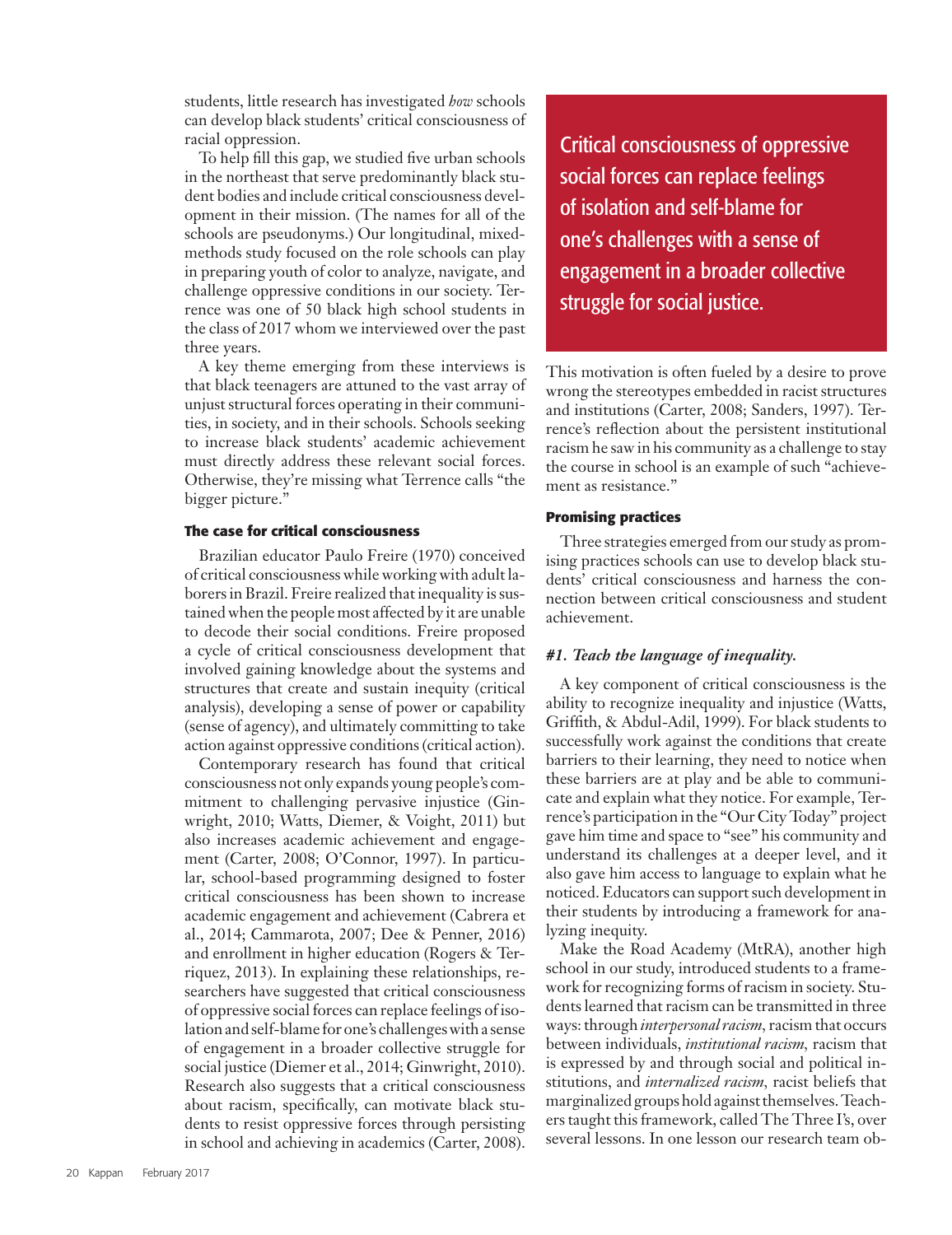served, students practiced their comprehension of each of the forms of racism by reviewing examples of racism from their community:

- **TEACHER:** How about when TV personality Judge Joe Brown tells black children they will be criminals in the courtroom?
- **STUDENT 1:** I called it interpersonal because he's telling kids a stereotype.
- **Teacher:** Exactly. Or when liquor stores are strategically placed on every corner in urban neighborhoods?
- **STUDENT 2:** I put institutional. They're placing liquor stores in urban neighborhoods so a lot of people will smoke and drink.
- **Teacher:** What about blacks believing their hair isn't beautiful, so they buy "better" hair from other races?
- **Student 3:** Institutional?
- **STUDENT 4:** Internalized oppression because society says that black people have coarse or knotty hair, and [some black women] believe it.
- **TEACHER:** [to clarify] When any race or group of people starts believing the stereotypes about them, this is internalized oppression.

Later, students were asked to diagram an urban neighborhood where racism was present and label each example with the appropriate "I" in the framework. Students drew a range of images:

- A business advertising for a job indicating, "No blacks" (institutional racism);
- A black student on a basketball court saying, "This is all I can do" (internalized racism); and
- A police officer racially profiling a black motorist (interpersonal racism).

Offering students language to distinguish among different types of racism gave them a tool that helped them read the world. One MtRA student, Mason, explained:

In school, they're really teaching us how to be able to recognize it [racism] more. If you were to ask me a couple years back if I knew what internalized oppression was, I wouldn't be able to tell you 'cause I didn't know. But I know what it is now.

This clarity and language offer profound benefits. Oppression is easiest to sustain when the disenfran-

chised ignore it, miss it, or support it rather than resist it (Watts et al., 1999). Critical consciousness and the associated language of inequality make racial injustice visible. In schools, this visibility creates an opening for educators to discuss the role that social forces play in students' lives and in students' learning opportunities and outcomes.

#### *#2. Create space to interrogate racism.*

In addition to being able to recognize inequity and describe it, students need to understand the depths of inequality and the myriad forces that sustain it. Terrence described his new understanding of the long history of police brutality in the lives of black people as powerful learning. It provided him with the motivation to persist and excel academically. Recognizing that such consciousness about inequality could both deepen their students' academic motivation and ability to resist racial injustice, each school in our study used different practices to create spaces within students' everyday schoolwork to facilitate learning about race inequality.

At Leadership High School, for example, 11thand 12th-grade students participated in a semesterlong English seminar focused on the black experience (another was offered on the Latino experience). The seminars created a space within school for students to learn about issues of race and racial identity and better understand how racial inequity works systemically and in their own lives. In the Black Experience seminar, students read Ta-Nehisi Coates's *Between the World and Me* (2015), a book that analyzes how black bodies are treated in the United States. After reading the book, the students discussed the underlying mindsets and systemic forces that contributed to the disregard for black bodies during slavery and continue to contribute to the persistent disregard for these bodies today. For most students in the class, who are navigating society in black skin, this conversation contributes to their understanding of their personal experiences with racial inequity.

Schools in our study also make time to discuss racial inequity that students see on the news, in social media, and in their communities. Following a series of protests in the community as part of the Black Lives Matter movement, the principal asked her faculty to allot time during morning advisory for students to discuss and reflect on the following three questions:

- What systemic issues are in place in Baltimore that could have led to the riots?
- What do you think Baltimore's response should be to the riots? What should the governor's response be? What should the federal response be?

#### *Join the conversation*

*facebook.com/pdkintl @pdkintl*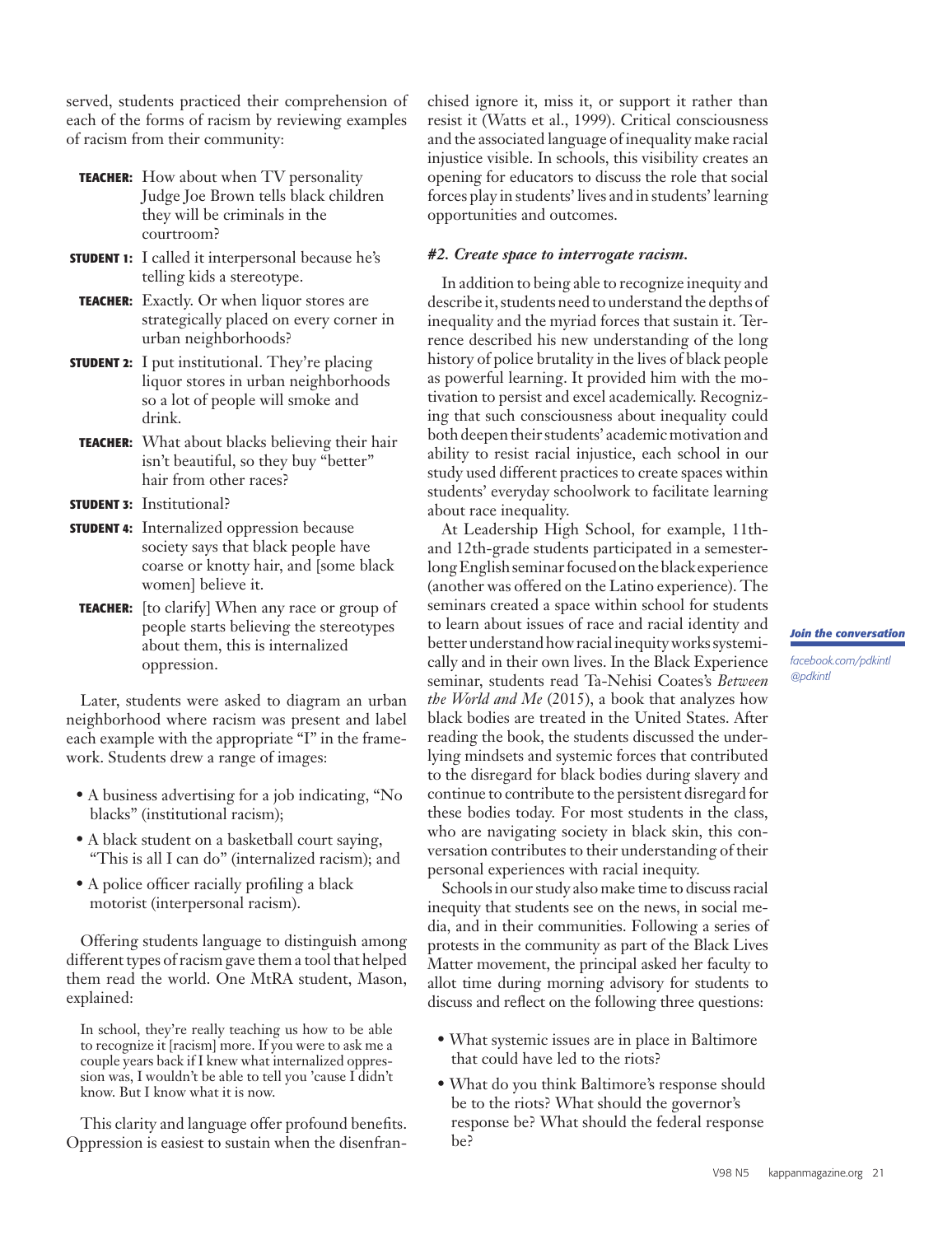• What action steps do you think we must take as a society to address police brutality in the United States?

In this and other instances, the conversations were not a part of the intended schedule, yet educators recognized the importance of these events in students' lives and took advantage of the opportunity to develop students' critical consciousness. To truly integrate critical consciousness development into the work of school, schools need to be prepared to fold in these conversations spontaneously when the need arises.

#### *#3. Teach students how to take action.*

When people understand the social, economic, and political forces threatening their communities, they're more likely to engage in activities that challenge those forces (Ginwright, 2010). In a third school in our study, Community Academy, the humanities curriculum introduced students to historical and contemporary methods for resistance.

In a 9th-grade lesson on apartheid in South Africa, for example, students discussed the differences between civil disobedience and militant resistance and debated their respective effectiveness in social change efforts:

- **Teacher:** OK, the setting is 1961. The Sharpeville massacre just happened. You're a member of the African National Congress, and you have to decide what to do.
- **STUDENT 1:** I said we should do militant resistance because [the protesters] tried to be peaceful, and it didn't work.
- **STUDENT 2:** My opinion is militant resistance. [The protesters] really touched the government on some basics like shutting off their power plant or attacking government buildings and power stations. But they were avoiding killing people. I feel like that's important because it was like sending the government a warning and getting their point across by hurting what the government really needed.
- **STUDENT 3:** I disagree because they're not going to listen to you if you're not peaceful.
- **STUDENT 2:** Well, I'm not saying violence is the key, but, in this case, it really was. You have to fight fire with fire on this one. [The police] was treating [the

protesters] all unfair. And when they marched peacefully, [the police] was like, "We don't care." They spit in their face.

**STUDENT 4:** I disagree because either way everyone dies, and that doesn't solve anything.

In this lesson, students were learning how resistance happens, as well as the possible implications of different types of resistance. Such lessons position students to act against inequity in thoughtful and strategic ways. For example, as a part of the Black Lives Matter movement, numerous students at Community Academy participated in a citywide walkout and protest. One student, Missy, clearly linked this experience to her learning about different types of social action in humanities class. As she explained:

First I was like, I don't know what me marching out here is gonna do 'cause they can't personally hear what I want to say. But like we learned in humanities, civil disobedience will actually get us to where we want to be if we do it without violence and with words.

Through such instruction, Community Academy shows students how to resist in ways that overcome racism as a barrier to success and that have positive long-term outcomes for both individuals and communities. Scholars suggest that understanding adaptive strategies of resistance leads students to identify academic achievement as part of a collective struggle (Carter, 2008).

#### **Empowered to achieve**

A robust body of scholarship makes clear that disparities in academic learning outcomes between black students and peers from other racial groups are directly linked to a wide array of structural injustices in the United States against the black community. These include biased housing policies, gaps in economic opportunities, the over-incarceration of black men and women, rampant police brutality, and the unequal allocation of resources to schools (Carter & Welner, 2013). As educators, we cannot claim to be concerned with closing academic gaps without taking seriously the question of how to give black students the language and skills they need to understand the social conditions working against them.

Nor can we ignore the profound social change and academic benefits of nurturing students' critical consciousness. Through providing a framework and a language for analysis, making space to talk about inequity, and teaching students how to take action, schools can integrate students' sociopolitical realities